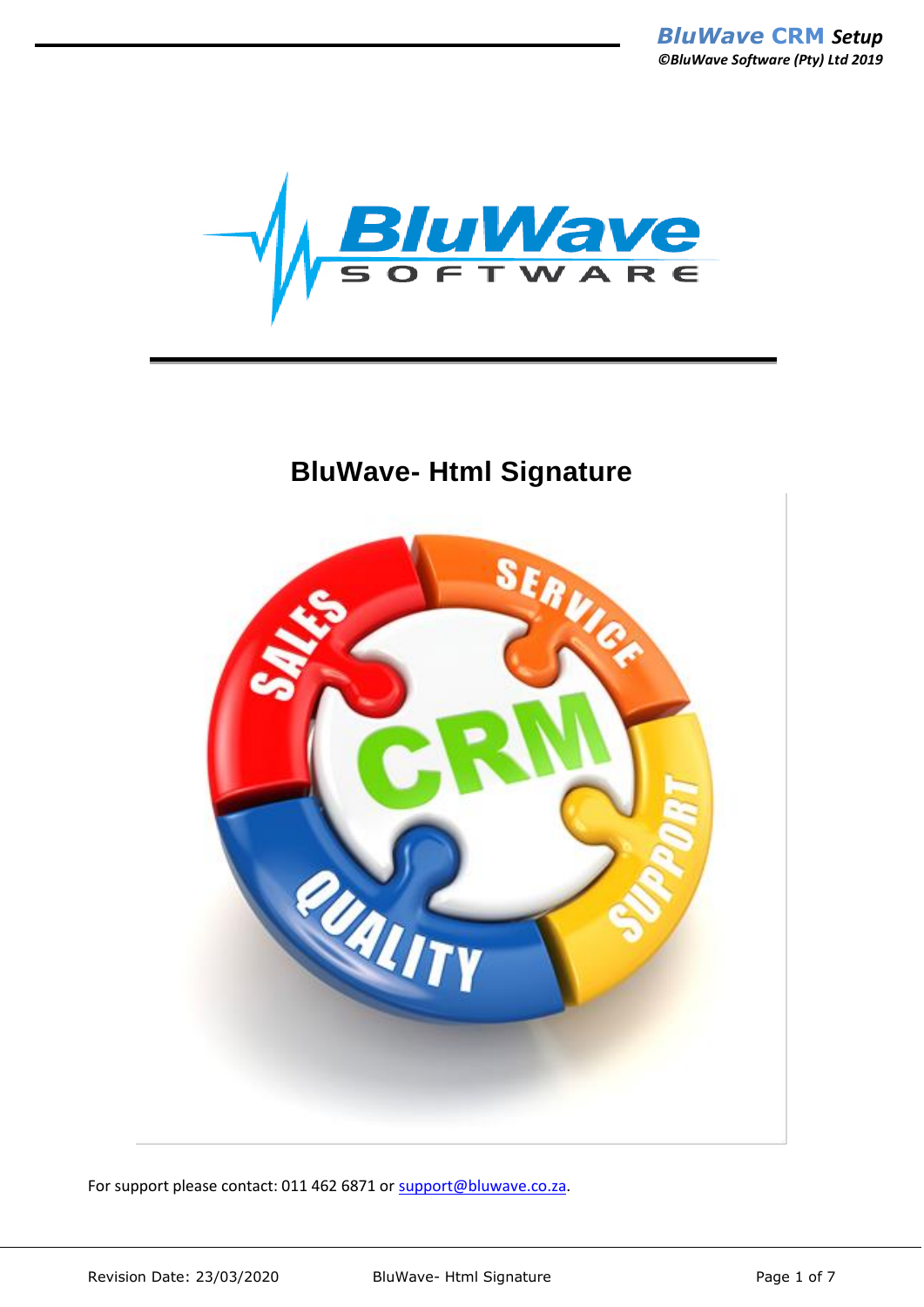## **1 Inserting an Html Signature**

An Html Signature can be inserted into the users' profile. This Html Signature will appear automatically when the users sends an email, send quotes or automatic emails sent from certain areas of the system.

## **1.1 Follow these steps to insert a Html Signature**

1. Click on the Change Password link at the top of the screen:



2. Click on the HTML Signature button…

|                     |                           |                | <b>BluWave</b><br>SOFTWARE |                                                                     |                                                                            |                                  |                |                  |                            | Getting Started          | User Profile                                                        |  |  |
|---------------------|---------------------------|----------------|----------------------------|---------------------------------------------------------------------|----------------------------------------------------------------------------|----------------------------------|----------------|------------------|----------------------------|--------------------------|---------------------------------------------------------------------|--|--|
| Home                | <b>Activities</b>         |                | Leads                      | <b>Contacts</b>                                                     | Companies                                                                  | <b>Opportunities</b>             | <b>Reports</b> |                  | <b>System Setup</b>        | <b>Financials</b>        | <b>List Manager</b>                                                 |  |  |
| CRM Setup I         |                           |                | Administer Users I         | Edit Profile I<br>Imports I                                         | Quote Setup I                                                              | Pricelist Management             |                |                  | Documents I                | Volume Pricina I         | Workflow I                                                          |  |  |
|                     | Search                    |                |                            | <b>Edit User Details and Roles</b>                                  |                                                                            |                                  |                |                  |                            |                          |                                                                     |  |  |
| Search              |                           |                |                            | <b>Full Name</b>                                                    | <b>Michelle Snyders</b>                                                    |                                  |                | <b>User Name</b> |                            |                          | michelle@demo.co.za                                                 |  |  |
| <b>Within</b>       | Please Select             |                |                            | Branch                                                              | Johannesburg                                                               |                                  |                | Date Captured    |                            | 03/09/2018 00:00:00      |                                                                     |  |  |
|                     |                           |                |                            | Designation                                                         |                                                                            | <b>Implementation Consultant</b> |                |                  | Change Password            |                          | <b>HTML Signature</b>                                               |  |  |
|                     | <b>Quick Create</b>       |                |                            | Telephone                                                           |                                                                            | 011 462 6871<br>074 586 3506     |                |                  |                            |                          | To Change your Password, first click on the Change Password button. |  |  |
|                     |                           |                |                            | Cell                                                                |                                                                            |                                  |                |                  |                            |                          |                                                                     |  |  |
|                     | Please Select             |                |                            | Email                                                               |                                                                            | mibpsnyders@gmail.com            |                |                  |                            |                          |                                                                     |  |  |
|                     |                           |                |                            | Active                                                              | ✔                                                                          |                                  |                |                  |                            |                          |                                                                     |  |  |
| ш                   | Calendar                  |                |                            | <b>Monthly Targets</b>                                              | No of Quotes                                                               | ١o                               |                |                  | Start and End GIS Location |                          |                                                                     |  |  |
| $\leq$              | October 2019              |                |                            | <b>Target Quoted Value</b>                                          | 0                                                                          |                                  |                |                  | Use Current Location       | Select From Map          |                                                                     |  |  |
| Mo<br>Tu            | The Friends<br><b>We</b>  | -Su            | Σ                          | <b>Target Sales Value</b>                                           | 50000                                                                      |                                  |                | Rate Per Km      |                            | 2.5                      |                                                                     |  |  |
| 30                  | 2<br>3<br>4               | 5              | 6                          | <b>GP Value</b>                                                     | 0                                                                          |                                  |                | Rate Per Hour:   |                            | 0                        |                                                                     |  |  |
| 7<br>8              | 10<br>11<br>9             | 12<br>13       |                            | No of Units                                                         | 0                                                                          |                                  |                |                  |                            |                          |                                                                     |  |  |
| 14<br>15            | 17<br>18<br>16            | 19<br>20       |                            | No of Face-to-Face Visits 0                                         |                                                                            |                                  |                |                  |                            |                          |                                                                     |  |  |
| 21<br>22            | 25<br>23<br>24            | $_{26}$<br>-27 |                            | Approval Manager                                                    | <b>Michelle Snyders</b>                                                    | ۷.                               |                | Rep Code         |                            | AC16                     |                                                                     |  |  |
| 28<br>29            | 30<br>31<br>$\mathbf{1}$  | $\overline{2}$ | $\overline{3}$             | Do you want to copy your active opportunities to the current month? |                                                                            |                                  |                |                  |                            | ✔                        |                                                                     |  |  |
| 5<br>$\overline{4}$ | 6<br>$\underline{8}$<br>7 | $\overline{8}$ | 10                         | Do all Quotes from this user Require Approval?                      |                                                                            |                                  |                |                  |                            | ✔                        |                                                                     |  |  |
| Last Invoice Date:  |                           |                |                            | Track Geo Location of Activities?                                   | Default New Activity Company to the nearest Company based on Geo location? |                                  |                |                  |                            | $\overline{\mathcal{C}}$ |                                                                     |  |  |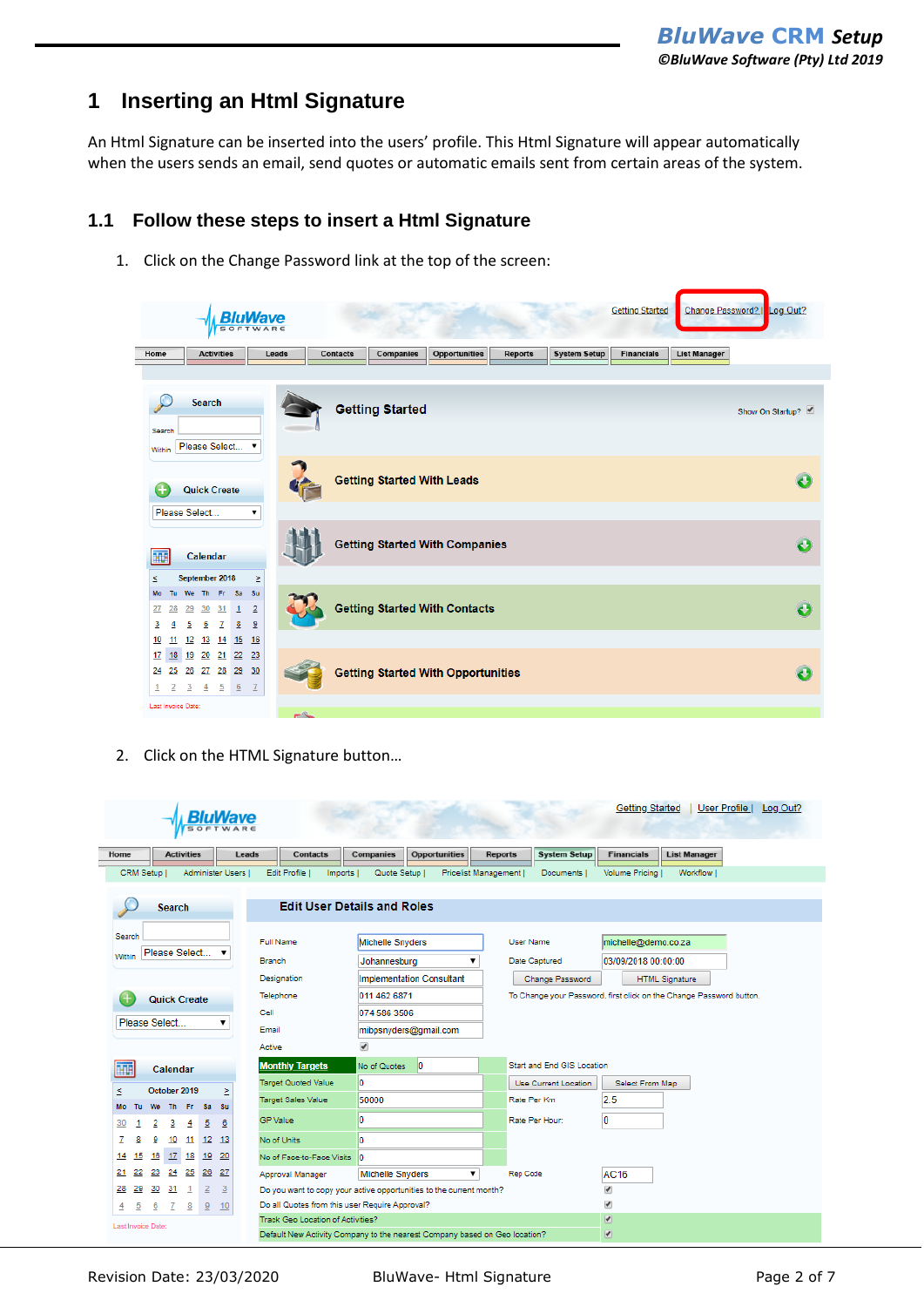3. Then click on the button circled below in blue, this will open a second window that will allow you to paste what you have copied from a word document. Now copy your email signature from the word document (letterhead).

|                  |                    |                                 |                   | в<br>SOF |                  |        |              |                 |                       |                                                                                                               |                      |                              |   |             |                     |              |                       |  |                     |                                                                                   | Getting Started   User Profile   Log Out? |
|------------------|--------------------|---------------------------------|-------------------|----------|------------------|--------|--------------|-----------------|-----------------------|---------------------------------------------------------------------------------------------------------------|----------------------|------------------------------|---|-------------|---------------------|--------------|-----------------------|--|---------------------|-----------------------------------------------------------------------------------|-------------------------------------------|
| Home             |                    |                                 | <b>Activities</b> |          |                  | Leads  |              | <b>Contacts</b> | Companies             |                                                                                                               | <b>Opportunities</b> | <b>Reports</b>               |   |             | <b>System Setup</b> |              | <b>Financials</b>     |  | <b>List Manager</b> |                                                                                   |                                           |
|                  | CRM Setup          |                                 |                   |          | Administer Users |        | Edit Profile |                 | Imports               | Quote Setup                                                                                                   |                      | Pricelist Management         |   | Documents   |                     |              | <b>Volume Pricing</b> |  | Workflow            |                                                                                   |                                           |
|                  |                    | Search                          |                   |          |                  |        | indulation   |                 | <b>HTML Signature</b> |                                                                                                               |                      |                              |   |             |                     |              |                       |  |                     |                                                                                   |                                           |
| Search<br>Within |                    | Please Select                   |                   |          | 7                |        |              |                 |                       | $\mathbb{X}$ 0 6 $\mathbb{B}$ $\mathbb{R}$ ( $\mathbb{P}$ ( $\mathbb{P}$ ) x $\mathbb{X}$ , $\mathbb{E}$ se ( |                      | Update<br>埀                  | 量 | Cancel<br>G | æ                   | <b>EE-10</b> |                       |  |                     |                                                                                   |                                           |
|                  |                    | <b>Quick Create</b>             |                   |          |                  | Normal |              |                 | $\vee$ Arial          |                                                                                                               |                      | $\boxed{\smile}$ (Font Size) |   |             |                     |              |                       |  |                     | $\vee$ B $I$ U $S$ $\equiv$ $\equiv$ $\equiv$ $\frac{3}{2}$ $\cdot$ $\frac{A}{A}$ |                                           |
|                  |                    | Please Select                   |                   |          | ۷.               |        |              |                 |                       |                                                                                                               |                      |                              |   |             |                     |              |                       |  |                     |                                                                                   |                                           |
| ш                |                    | Calendar                        |                   |          |                  |        |              |                 |                       |                                                                                                               |                      |                              |   |             |                     |              |                       |  |                     |                                                                                   |                                           |
| š.<br>Mo         | Tu.                | October 2019<br>We The Frida Su |                   |          | Σ                |        |              |                 |                       |                                                                                                               |                      |                              |   |             |                     |              |                       |  |                     |                                                                                   |                                           |
| $\overline{30}$  | 1                  | 2<br>$\overline{\mathbf{3}}$    | $\overline{4}$    | 5        | $\overline{6}$   |        |              |                 |                       |                                                                                                               |                      |                              |   |             |                     |              |                       |  |                     |                                                                                   |                                           |
| z                | 8                  | 9                               | 10 11 12 13       |          |                  |        |              |                 |                       |                                                                                                               |                      |                              |   |             |                     |              |                       |  |                     |                                                                                   |                                           |
| 14               | 15                 | 16 17 18 19 20                  |                   |          |                  |        |              |                 |                       |                                                                                                               |                      |                              |   |             |                     |              |                       |  |                     |                                                                                   |                                           |
| 21               |                    | 22 23 24 25 26 27               |                   |          |                  |        |              |                 |                       |                                                                                                               |                      |                              |   |             |                     |              |                       |  |                     |                                                                                   |                                           |
|                  |                    | 28 29 30 31 1 2                 |                   |          | $\frac{3}{2}$    |        |              |                 |                       |                                                                                                               |                      |                              |   |             |                     |              |                       |  |                     |                                                                                   |                                           |
| $\overline{4}$   | $\overline{5}$     | $\underline{6}$ 7               |                   | $8 \t9$  | 10               |        |              |                 |                       |                                                                                                               |                      |                              |   |             |                     |              |                       |  |                     |                                                                                   |                                           |
|                  | Last Invoice Date: |                                 |                   |          |                  |        |              |                 |                       |                                                                                                               |                      |                              |   |             |                     |              |                       |  |                     |                                                                                   |                                           |
|                  |                    |                                 |                   |          |                  |        |              |                 |                       |                                                                                                               |                      |                              |   |             |                     |              |                       |  |                     | G                                                                                 |                                           |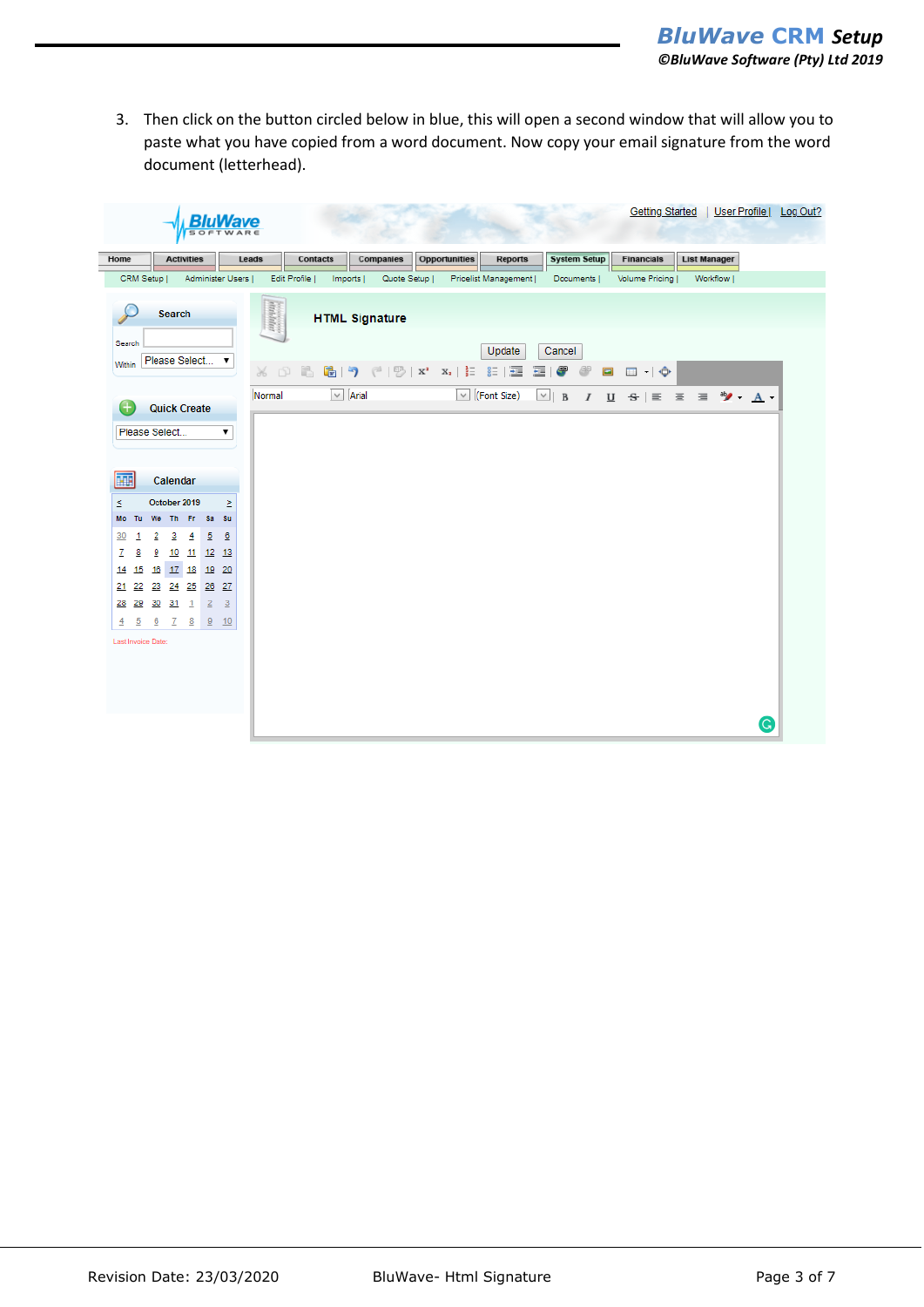This will be your next screen:

| Please paste inside the following box and hit OK. |    |        | $[\times]$ |
|---------------------------------------------------|----|--------|------------|
|                                                   |    |        |            |
|                                                   |    |        |            |
|                                                   |    |        |            |
|                                                   |    |        |            |
|                                                   |    |        |            |
|                                                   |    |        |            |
|                                                   |    |        |            |
|                                                   |    |        |            |
|                                                   |    |        |            |
|                                                   |    |        |            |
|                                                   |    |        |            |
|                                                   |    |        |            |
|                                                   |    |        |            |
| Remove font family                                |    |        |            |
|                                                   |    |        |            |
|                                                   | ΟК | Cancel |            |

Copy the necessary section.

4. Now paste the copied content. And click on "OK" when done.

| CRM Setup  <br>Administer Users  <br>Edit Profile  <br>Quote Setup  <br>Imports  <br>Paste from Word |                          |           |                |                                       |
|------------------------------------------------------------------------------------------------------|--------------------------|-----------|----------------|---------------------------------------|
|                                                                                                      | Pricelist Management     | Documents | Volume Pricing | Workflow                              |
|                                                                                                      |                          |           |                |                                       |
| <i>ettelalut</i><br><b>Search</b>                                                                    |                          |           | $[\infty]$     |                                       |
| Please paste inside the following box and hit OK.<br>Search                                          |                          |           |                |                                       |
| Kind Regards,<br>Please Select<br>7                                                                  |                          |           |                |                                       |
| Within<br>$\Box$<br>X.                                                                               |                          |           |                |                                       |
| D<br>Normal                                                                                          | Michelle Snyders         |           |                | $\frac{1}{2}$ $\frac{1}{2}$<br>亖<br>三 |
| https://bluwavecrm.co.za/<br><b>Quick Create</b><br>9711-4fbe-ad97-                                  |                          |           |                |                                       |
| c312123a13ee/1b7cd4ce<br>Please Select<br>▼                                                          | <b>Sales Consultant</b>  |           |                |                                       |
| 6d9a-4732-b92f-                                                                                      | Cell: 074 586 3506       |           |                |                                       |
| 52ec47dd4f52/sales.png                                                                               |                          |           |                |                                       |
| Calendar                                                                                             | Tel: 081 766 4422        |           |                |                                       |
| October 2019<br>Σ                                                                                    |                          |           |                |                                       |
| <b>Fr</b><br><b>Sa</b><br>Su<br>We<br>Th<br>Tu                                                       | 18 Curzon Rd, Bryanston, |           |                |                                       |
| $\overline{6}$<br>2<br>3<br>5<br>4<br>1                                                              | Johannesburg             |           |                |                                       |
| 9<br>10<br>11<br>12<br>13<br>8                                                                       |                          |           |                |                                       |
| 16 17 18 19 20<br>15                                                                                 |                          |           |                |                                       |
| 23 24 25 26<br>27<br>22<br>Remove font family                                                        |                          |           |                |                                       |
| $30^{31}$<br>$\overline{2}$<br>$\overline{3}$<br>29<br>$\mathbf{1}$                                  |                          |           |                |                                       |
| 6<br>$\overline{\mathbf{8}}$<br>$\frac{9}{2}$<br>10<br>$\overline{5}$<br>7                           |                          | OK        | Cancel         |                                       |
| Last Invoice Date:                                                                                   |                          |           |                |                                       |
|                                                                                                      |                          |           |                |                                       |
|                                                                                                      |                          |           |                |                                       |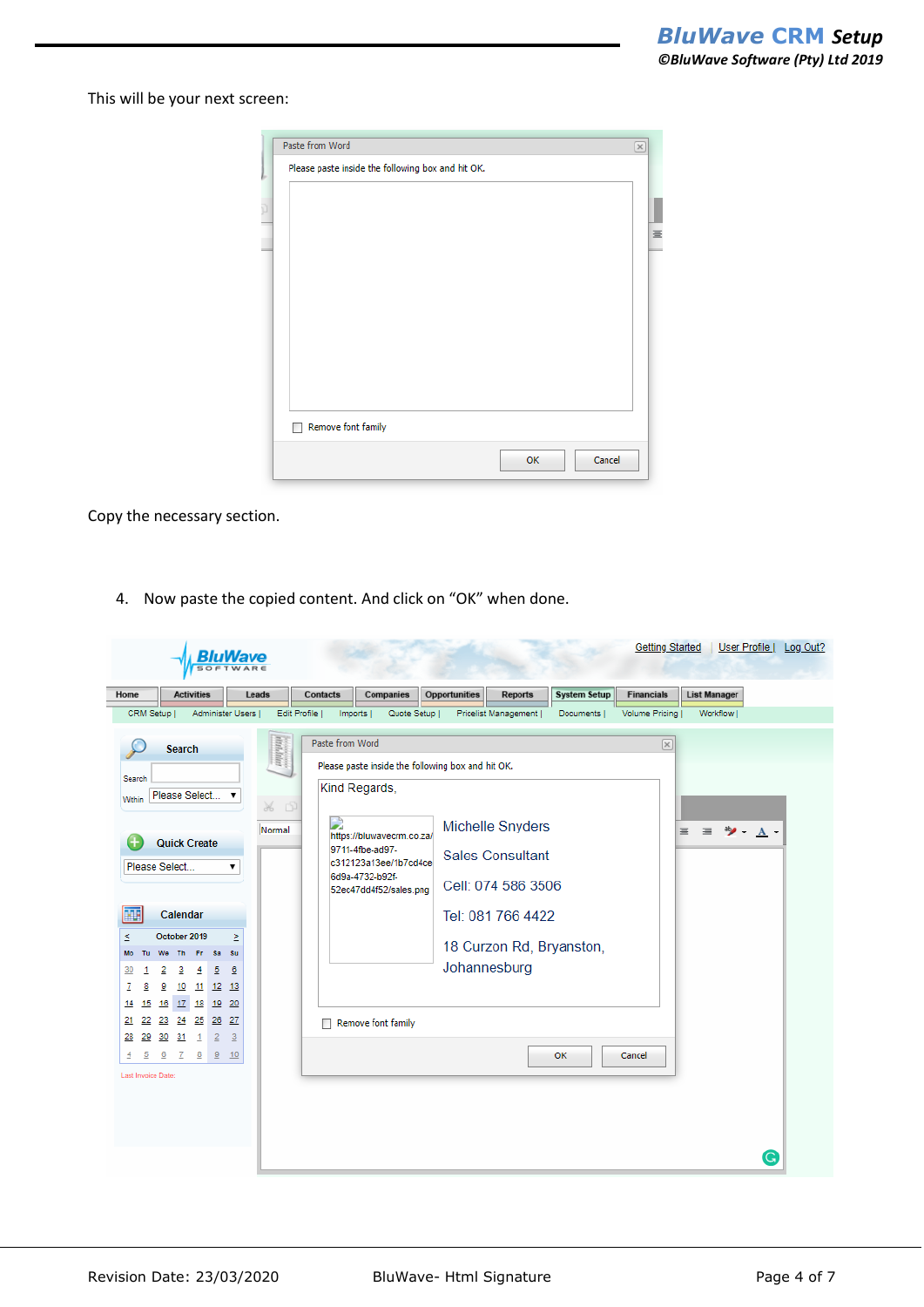5. If there are any pictures used in the signature, it will have to be added one by one. (The images need to be saved separately). Right -click on the block that should contain the image, select the Change Image… option.

|                                                                                                                     |                                                                                                               |                                                     |                                                                                             |       |                        |                                                                                                                                                                |                       |                                                                                                                                                                                                                                                                                                    |                           |                                    | <b>Getting Started</b>                                     |                      | User Profile   Log Out?     |  |
|---------------------------------------------------------------------------------------------------------------------|---------------------------------------------------------------------------------------------------------------|-----------------------------------------------------|---------------------------------------------------------------------------------------------|-------|------------------------|----------------------------------------------------------------------------------------------------------------------------------------------------------------|-----------------------|----------------------------------------------------------------------------------------------------------------------------------------------------------------------------------------------------------------------------------------------------------------------------------------------------|---------------------------|------------------------------------|------------------------------------------------------------|----------------------|-----------------------------|--|
| Home                                                                                                                |                                                                                                               | <b>Activities</b>                                   |                                                                                             | Leads |                        | <b>Contacts</b>                                                                                                                                                | Companies             | <b>Opportunities</b>                                                                                                                                                                                                                                                                               | <b>Reports</b>            | <b>System Setup</b>                | <b>Financials</b>                                          | <b>List Manager</b>  |                             |  |
| CRM Setup                                                                                                           |                                                                                                               |                                                     | Administer Users                                                                            |       | Edit Profile           |                                                                                                                                                                | Imports               | Quote Setup                                                                                                                                                                                                                                                                                        | Pricelist Management      | Documents                          | <b>Volume Pricing</b>                                      | Workflow             |                             |  |
|                                                                                                                     | <b>Search</b>                                                                                                 |                                                     |                                                                                             |       | <i><b>REGISTER</b></i> |                                                                                                                                                                | <b>HTML Signature</b> |                                                                                                                                                                                                                                                                                                    |                           |                                    |                                                            |                      |                             |  |
| Search<br>Within                                                                                                    | Please Select                                                                                                 |                                                     | ▼                                                                                           |       | X<br>面                 | 昌                                                                                                                                                              |                       | $\left[\begin{array}{ccc} \bullet & \bullet \\ \bullet & \bullet \end{array}\right]$ ( $\left[\begin{array}{ccc} \bullet & \bullet \\ \bullet & \bullet \end{array}\right]$ is the set of $\left[\begin{array}{ccc} \bullet & \bullet & \bullet \\ \bullet & \bullet & \bullet \end{array}\right]$ | Update<br>$g =$<br>三<br>匪 | Cancel<br>G<br>æ<br>$\blacksquare$ | $\Box$ $\rightarrow$ $\odot$                               |                      |                             |  |
|                                                                                                                     | <b>Quick Create</b>                                                                                           |                                                     |                                                                                             |       | Normal                 |                                                                                                                                                                | $\vee$ Arial          |                                                                                                                                                                                                                                                                                                    | $\vee$ (Font Size)        | $\vee$ B<br>$\overline{I}$         | $\equiv$<br>$\underline{\mathsf{u}}$<br>$\frac{c}{\sigma}$ | $\equiv$<br>$\equiv$ | $\frac{1}{2}$ $\frac{1}{2}$ |  |
|                                                                                                                     | Please Select                                                                                                 |                                                     | ۷.                                                                                          |       |                        | Kind Regards,                                                                                                                                                  |                       |                                                                                                                                                                                                                                                                                                    |                           |                                    |                                                            |                      |                             |  |
| ≤<br>Mo<br>Tu<br>30<br>1<br>z<br>8<br>15<br>14<br>22<br>21<br>29<br>28<br>5<br>$\overline{4}$<br>Last Invoice Date: | Calendar<br>October 2019<br>We Th<br>2<br>3<br>₿<br>16<br>23 24 25 26 27<br>$30^{o}31$<br>$\overline{6}$<br>7 | Fr Sa<br>$\overline{4}$<br>$\mathbf{1}$<br>$8 \t 9$ | Σ<br>- Su<br>5<br>₫<br>10 11 12 13<br>17 18 19 20<br>$\overline{2}$<br>$\overline{3}$<br>10 |       |                        | https://bluwavecrm.co<br>.za/SignatureImages/b64<br>dfbf5-9711-4fbe-ad97-<br>c312123a13ee/1b7cd4c<br>e-6d9a-4732-b92f-<br>52ec47dd4f52/sales.png<br>Select All | Change Image          | Michelle Snyders<br><b>Sales Consultant</b><br>Cell: 074 586 3506<br><sup>-≖</sup> ): 081 766 4422<br><b>B Curzon Rd, Bryanston, Johannesburg</b>                                                                                                                                                  |                           |                                    |                                                            |                      |                             |  |
|                                                                                                                     |                                                                                                               |                                                     |                                                                                             |       |                        |                                                                                                                                                                |                       |                                                                                                                                                                                                                                                                                                    |                           |                                    |                                                            |                      | G                           |  |

Make sure to select the "From your Computer" option. And then click on "Browse…"

|     | Change Image                                        |        |  |  |  |  |  |  |  |  |  |
|-----|-----------------------------------------------------|--------|--|--|--|--|--|--|--|--|--|
|     | $\bigcirc$ From the web (URL)<br>From your computer |        |  |  |  |  |  |  |  |  |  |
|     | Browse your computer for the image file to upload:  |        |  |  |  |  |  |  |  |  |  |
|     |                                                     | Browse |  |  |  |  |  |  |  |  |  |
|     | More options                                        |        |  |  |  |  |  |  |  |  |  |
|     | Change                                              | Cancel |  |  |  |  |  |  |  |  |  |
| IS. |                                                     |        |  |  |  |  |  |  |  |  |  |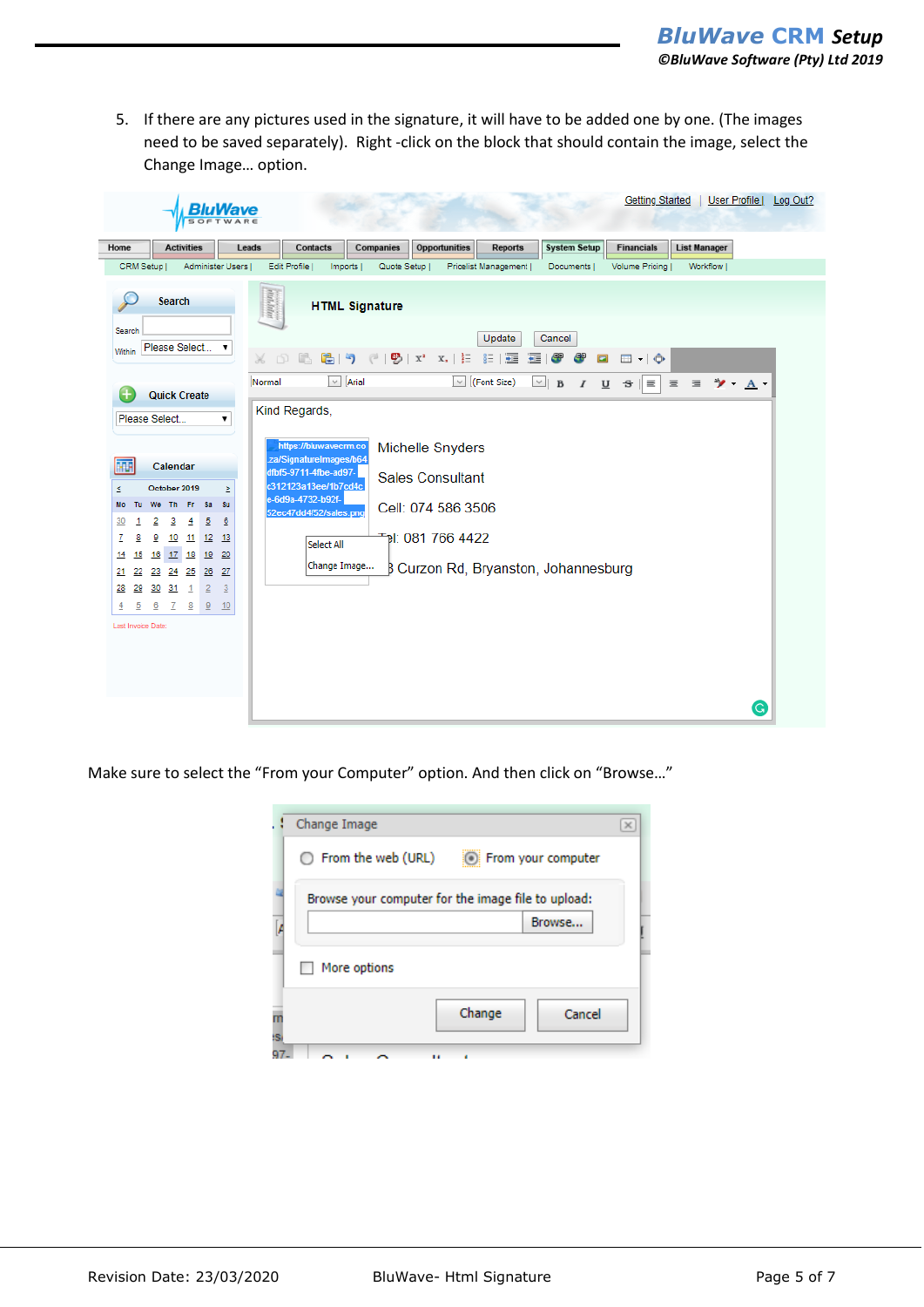*BluWave* **CRM** *Setup ©BluWave Software (Pty) Ltd 2019*

| nnans<br><b><i><u>Combanica</u></i></b><br>ems | $\vert$ / $\vert$ / $\vert$ / $\vert$ / $\vert$ / $\vert$ / $\vert$ / $\vert$ / $\vert$ / $\vert$ / $\vert$ / $\vert$ / $\vert$ / $\vert$ / $\vert$ / $\vert$ / $\vert$ / $\vert$ / $\vert$ / $\vert$ / $\vert$ / $\vert$ / $\vert$ / $\vert$ / $\vert$ / $\vert$ / $\vert$ / $\vert$ / $\vert$ / $\vert$ / $\vert$ / $\vert$<br><b>Lehnira</b><br>$  $ эхэгснн эсгир $  $ | <b>I Illaliniale</b><br>гізг шанаЛеі |
|------------------------------------------------|----------------------------------------------------------------------------------------------------------------------------------------------------------------------------------------------------------------------------------------------------------------------------------------------------------------------------------------------------------------------------|--------------------------------------|
| n.<br><b>9</b> Open                            |                                                                                                                                                                                                                                                                                                                                                                            | ×                                    |
| $\uparrow \Box$ > This PC > Pictures           | Ō<br>$\checkmark$                                                                                                                                                                                                                                                                                                                                                          | Search Pictures<br>مر                |
| Organize $\blacktriangleright$<br>New folder   |                                                                                                                                                                                                                                                                                                                                                                            | 턃<br>Q                               |
| <b>A</b> Quick access                          | route-location-icon-vector-<br>51<br>JPG File                                                                                                                                                                                                                                                                                                                              |                                      |
| OneDrive<br>This PC                            | sales<br><b>PNG File</b><br>4.15 KB                                                                                                                                                                                                                                                                                                                                        |                                      |
| 3D Objects<br>Desktop                          | sales2<br><b>PNG File</b><br>4.15 KB                                                                                                                                                                                                                                                                                                                                       |                                      |
| е<br>Documents<br>Downloads<br>Music           | sales3<br><b>PNG File</b><br>7.50 KB                                                                                                                                                                                                                                                                                                                                       |                                      |
| Pictures<br><b>图</b> Videos                    | Test google form header<br>CI PNG File<br>309 KB                                                                                                                                                                                                                                                                                                                           |                                      |
| $\frac{d}{dx}$ OS (C:)<br>Data (D:)            | Test google form header2<br>@  JPG File<br>73.7 KB                                                                                                                                                                                                                                                                                                                         |                                      |
| $\blacksquare$ My Boudjies!!* (F <sub>y</sub>  | $\rightarrow$                                                                                                                                                                                                                                                                                                                                                              |                                      |
|                                                | File name: sales3<br>$\checkmark$                                                                                                                                                                                                                                                                                                                                          | <b>Custom Files</b>                  |
|                                                |                                                                                                                                                                                                                                                                                                                                                                            | Cancel<br>Open<br>ai.                |

6. Search and select the picture from your computer and click on "Open".

7. Then click on "Change"

|          | Change Image                                                     | $\times$ |
|----------|------------------------------------------------------------------|----------|
| A        | From the web (URL)<br><b>Example From your computer</b>          |          |
|          | Browse your computer for the image file to upload:<br>sales3.png |          |
| m<br>s,  | More options                                                     |          |
| 97<br>сı | Cancel<br>Change                                                 |          |
|          | ാറ്റ<br>ാാശ                                                      |          |

The picture you chose will then be in the signature.